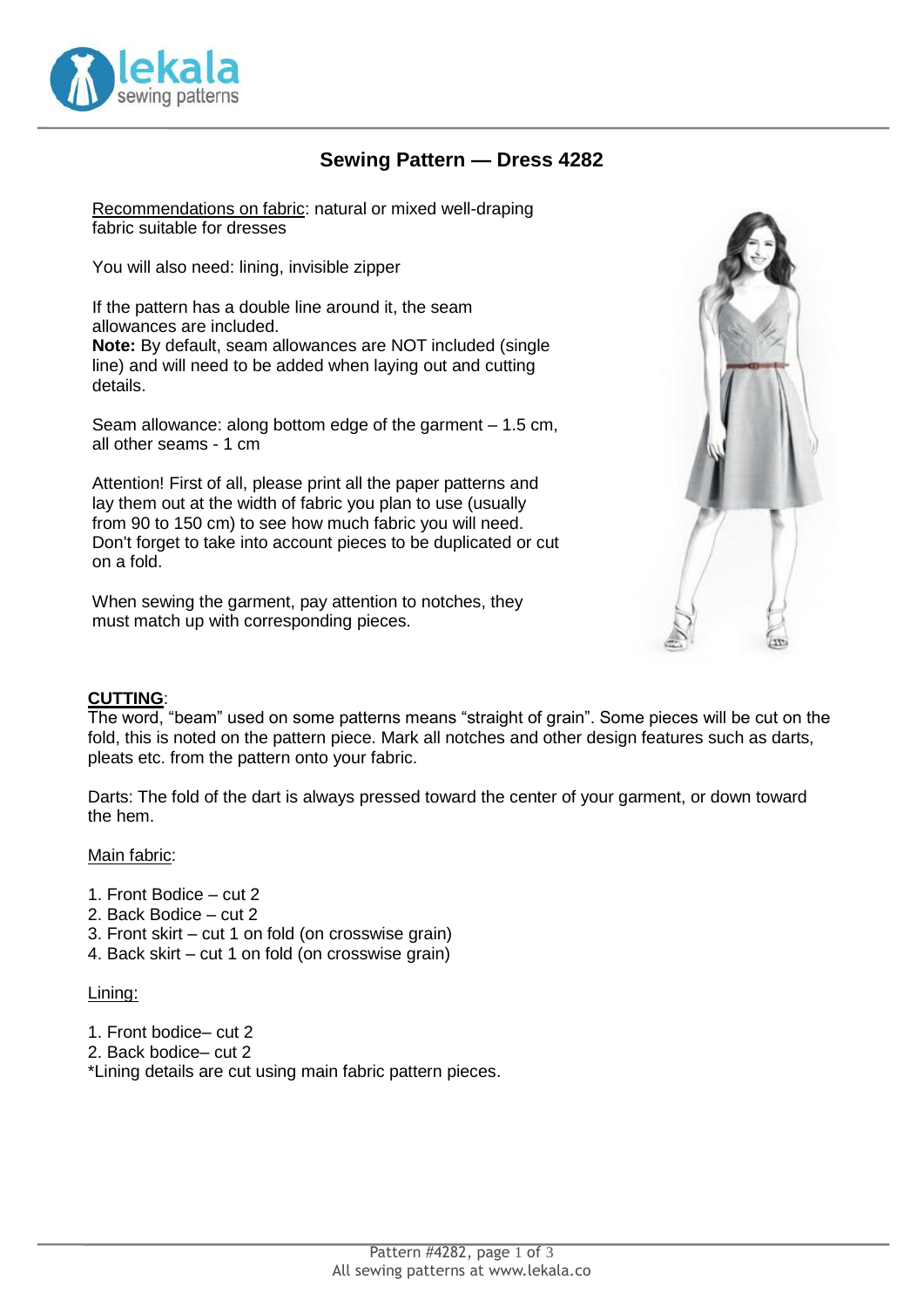

### **INSTRUCTIONS**:

1. Mark and make pleats on front bodice according to marked lines. Press pleats toward hem. Sew front bodice center seam together. Start the stitch exactly near marked line of the neckline. Press seam open. In the same way, construct the front bodice lining.

2. Sew darts on back bodice. Press darts toward center. Sew back bodice center seam. Start the stitch exactly near marked line of the neckline. Press seam open. In the same way, construct the back bodice lining.

3. Pin front bodice to front lining, right sides together, sew armhole and neckline seams. Clip into curves, turn right side out, and press.

4. Pin back bodice to back lining, right sides together, sew armhole and neckline seams. Clip into curves, turn right side out, and press.

5. Insert front shoulder between back shoulder and lining. Sew shoulder seams. Turn right side out and press. Here is an excellent video on how to sew this type facing to a garment.

<https://www.youtube.com/watch?v=jdiN4Y1bACw>.

6.Pin right side of back bodice to right side of front bodice (without lining), match the armhole seam and sew, continuing sewing on front lining. Press seam allowances open. Turn right side out and press.

7. In the same way, pin left side of bodice. Sew between notches on both lining and main fabric. Press seam allowances open. Turn right side out and press.

8. Make 2 double counter pleats on front of the skirt according to marks. Baste pleats along top edge and press at 1/3 of the length. In the same way make pleats on back of the skirt.

9. Sew, serge, and press right side seam of the skirt. Serge left side seam separately, then sew together from zipper mark down to hem. Press seam open.

10. Sew bodice to the skirt, keeping lower edge of bodice lining free. Press the seam upwards. Sew zipper to main fabric. Press seam allowances.

11. Turn lower edge of lining under and topstitch into the skirt connecting seam. Turn left side edge of lining under and slipstitch to zipper tape.

12. Serge lower edge of the garment, turn under, and topstitch or hem as desired.

\*We suggest wearing the dress with narrow contrasting belt.